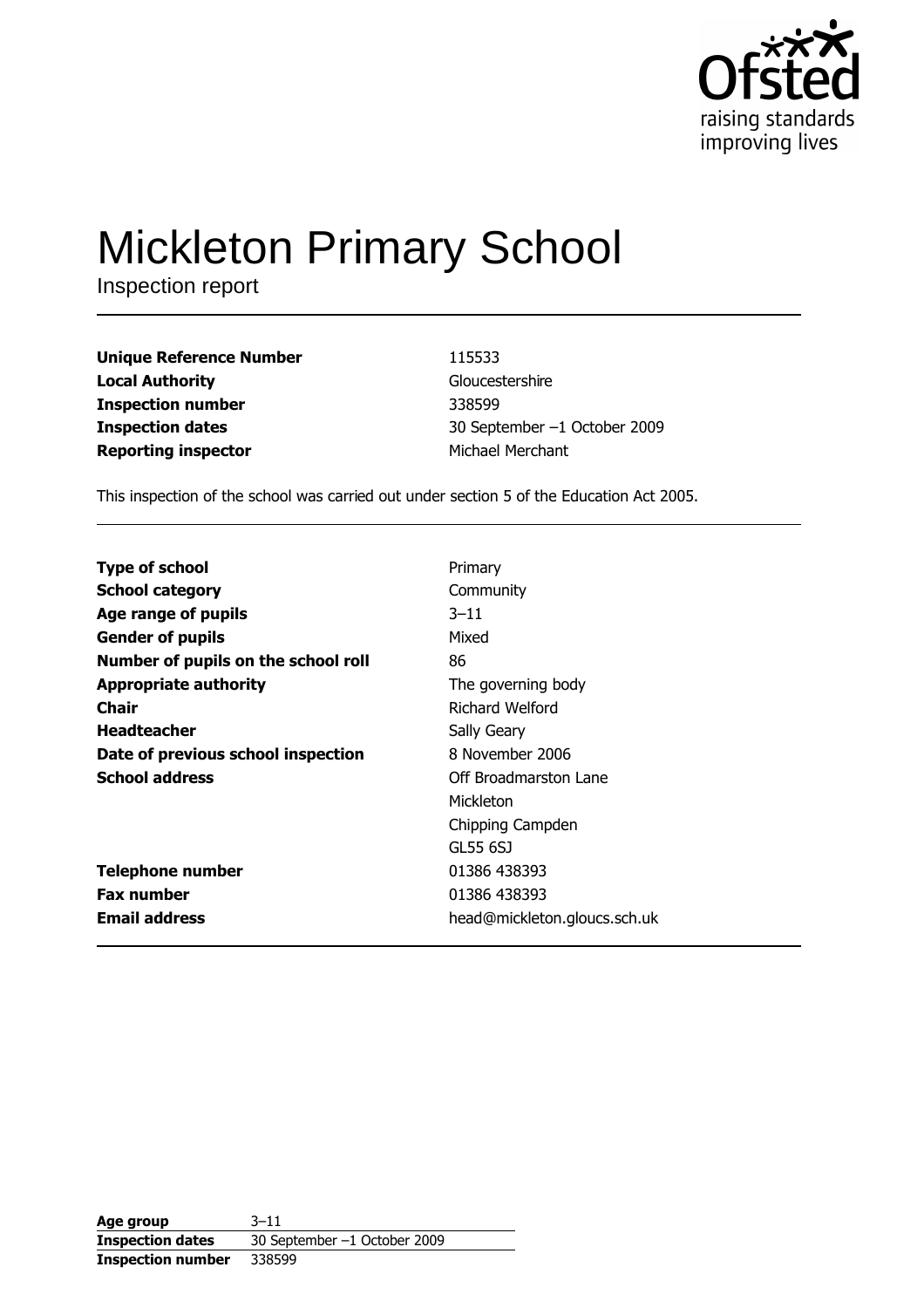The Office for Standards in Education, Children's Services and Skills (Ofsted) regulates and inspects to achieve excellence in the care of children and young people, and in education and skills for learners of all ages. It regulates and inspects childcare and children's social care, and inspects the Children and Family Court Advisory Support Service (Cafcass), schools, colleges, initial teacher training, work-based learning and skills training, adult and community learning, and education and training in prisons and other secure establishments. It rates council children's services, and inspects services for looked after children, safequarding and child protection.

Further copies of this report are obtainable from the school. Under the Education Act 2005, the school must provide a copy of this report free of charge to certain categories of people. A charge not exceeding the full cost of reproduction may be made for any other copies supplied.

If you would like a copy of this document in a different format, such as large print or Braille, please telephone 08456 404045, or email enquiries@ofsted.gov.uk.

You may copy all or parts of this document for non-commercial educational purposes, as long as you give details of the source and date of publication and do not alter the documentation in any way.

Royal Exchange Buildings St Ann's Square Manchester M2 7LA T: 08456 404045 Textphone: 0161 618 8524 E: enquiries@ofsted.gov.uk W: www.ofsted.gov.uk © Crown copyright 2009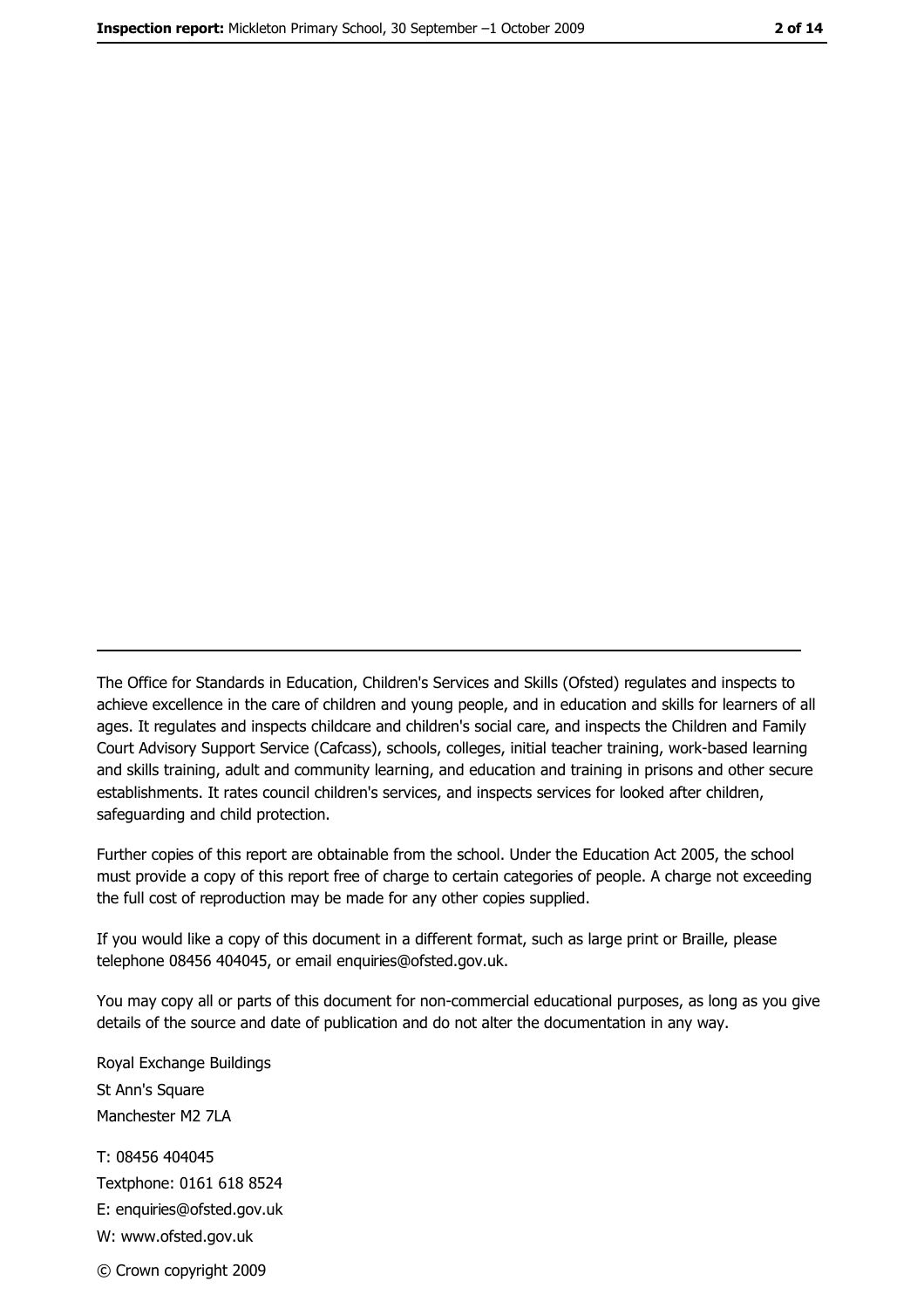# **Introduction**

This inspection was carried out by two additional inspectors. The inspectors visited eight lessons and held meetings with governors, staff and groups of pupils. They also talked to some parents who were present at the start and finish of the school day. They observed the school's work and looked at its improvement plan, information on pupils' progress, records of the monitoring of the quality of teaching, and a range of school policies. They also analysed questionnaires received from 47 parents and 47 pupils.

The inspection team reviewed many aspects of the school's work. It looked in detail at the following:

- the progress that pupils make in Key Stage 2  $\blacksquare$
- how well the teaching takes account of the needs of groups and individuals  $\blacksquare$
- how well teachers inform pupils about what they need to do to improve their work  $\blacksquare$
- the effectiveness of leaders and managers at all levels in bringing about  $\blacksquare$ improvements in the outcomes for all pupils.

## Information about the school

Compared to other primary schools, Mickleton is a small school. A new head teacher was appointed in January 2009. Nearly all pupils are of White British heritage. The proportion of pupils eligible for free school meals is below average. The proportion of pupils identified as having special educational needs and/or disabilities is higher than typically found. Privately managed childcare provision occupies premises on the school site, and this is subject to a separate inspection report.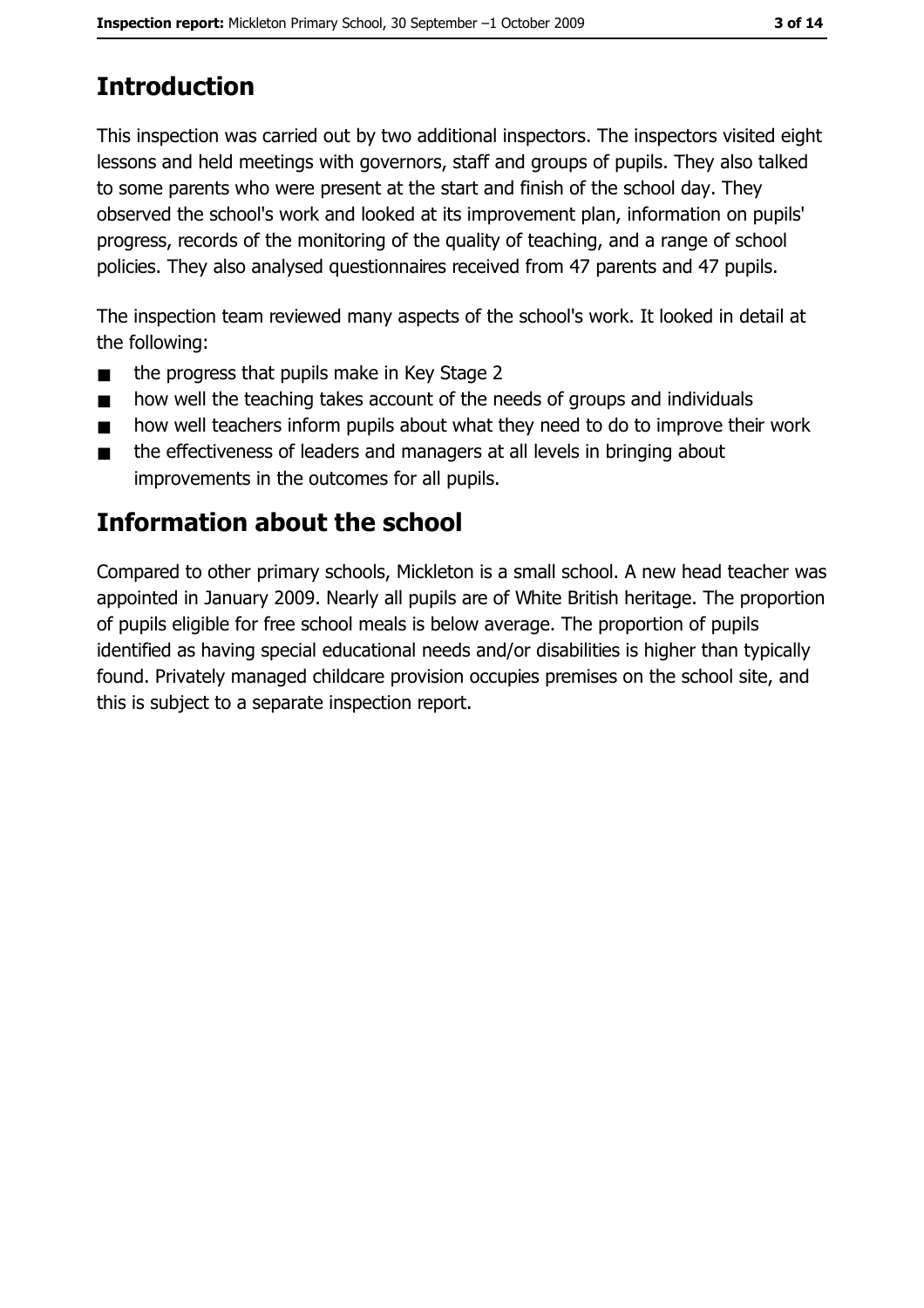## **Inspection judgements**

## Overall effectiveness: how good is the school?

#### The school's capacity for sustained improvement

## **Main findings**

This is a satisfactory and improving school. Although attainment and progress slipped in recent years, standards have started to rise since the appointment of the new headteacher. Overall, pupils make satisfactory progress as they pass through the school. The headteacher, with governors and other senior staff, is committed to moving the school forward more rapidly, building on a number of strengths. The key ones are:

- the good start which children receive in the Reception class  $\blacksquare$
- the positive relationships formed between staff and pupils  $\blacksquare$
- $\blacksquare$ the good behaviour and enjoyment of pupils, promoted by a shared set of values based on care and consideration throughout the school
- a welcoming ethos where pupils are happy and confident and have positive  $\blacksquare$ attitudes towards their learning and each other
- a well-kept, attractive environment inside and out which stimulates curiosity  $\blacksquare$
- a good enrichment and extra-curricular programme which promotes creativity and  $\blacksquare$ good aspects of personal development
- $\blacksquare$ the strong leadership of the headteacher, which is leading to better outcomes for pupils.

Children get off to a flying start in the Reception class and their good progress continues into Key Stage 1. However, in Key Stage 2, their progress slows and is satisfactory. Standards at the end of Year 6 dipped to below average in 2008 but improved in 2009. Inspectors found teaching to be satisfactory overall with some lessons that are good. It is better at Key Stage 1, but more variable at Key Stage 2. In some lessons in Key Stage 2, teachers do not match work well enough to the needs of individual pupils, nor do they consistently use probing questions to make pupils think. The headteacher has begun to tackle the school's weaknesses with energy and passion, and has brought a 'breath of fresh air' to the school, as one colleague commented. Effective measures have helped to raise standards and have improved behaviour and attendance.

The headteacher has ensured that all staff have a thorough understanding of how well the school is doing and what needs to be improved. As a result, self-evaluation is accurate. This, together with recent improvements, shows the school has a satisfactory capacity for sustained improvement. However, the roles and responsibilities of middle managers have not yet been developed well enough for them to be accountable for standards, progress and care in their respective areas.

## What does the school need to do to improve further?

Increase the rate of progress that pupils make through Key Stage 2 from  $\blacksquare$ 

| 3 |  |
|---|--|
| 3 |  |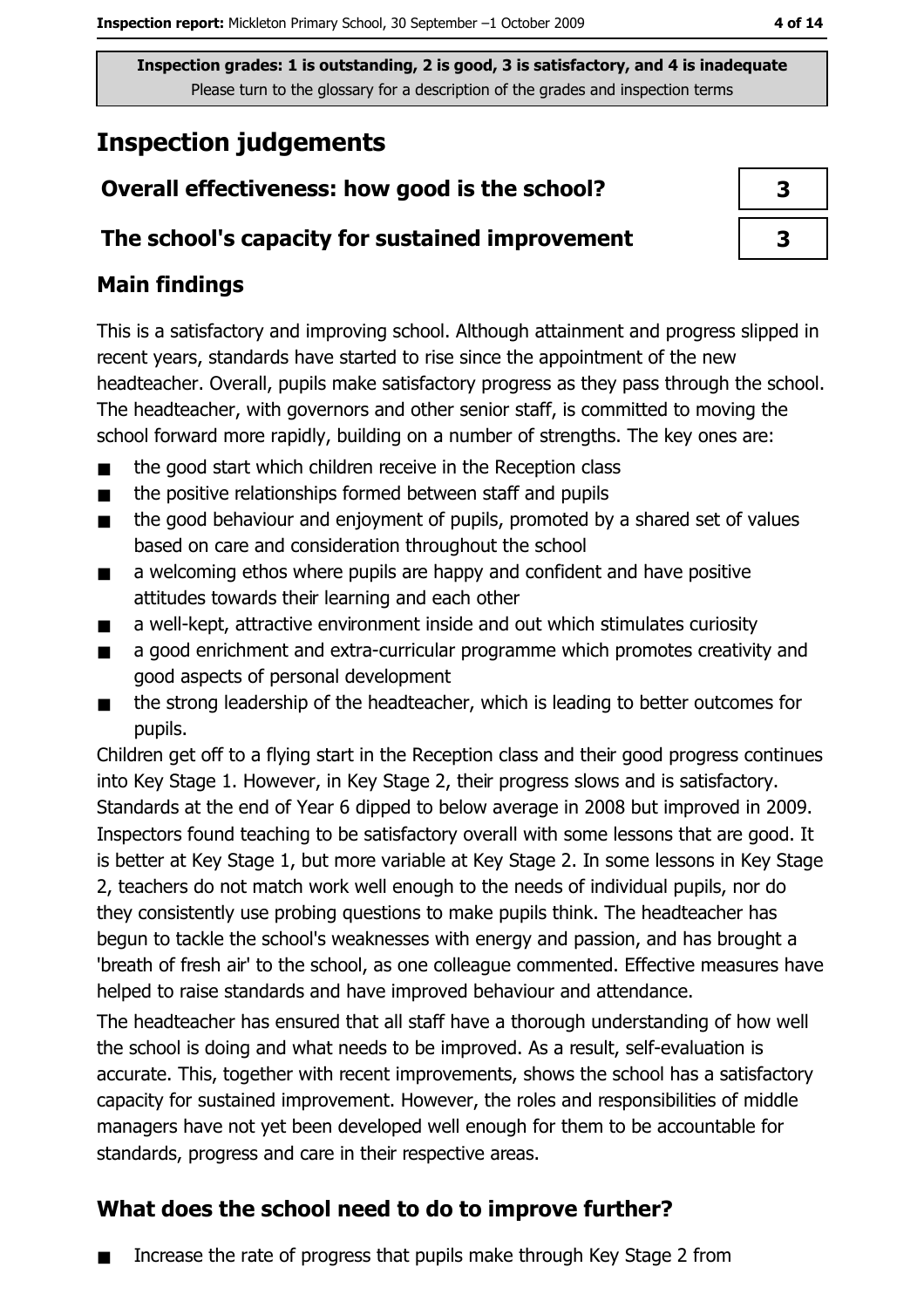satisfactory to good by:

- making sure that at the end of each lesson pupils have a clear idea of what they  $\blacksquare$ have learnt
- giving detailed feedback to pupils on how to improve their work.  $\blacksquare$
- Improve the quality of teaching and learning so that it is consistently good or better  $\blacksquare$ bv:
- making sure that there is a sharper match of work to pupils' different abilities  $\blacksquare$
- sharing learning objectives with pupils so that they know how to be successful  $\blacksquare$
- using more probing questions to challenge pupils' understanding.  $\blacksquare$
- Ensure that middle managers become accountable for standards and progress in  $\blacksquare$ their respective areas by:
- ensuring that they carry out regular monitoring to inform and update their action  $\blacksquare$ plans
- tracking progress in their subjects and identifying potential underachievement.  $\blacksquare$

#### **Outcomes for individuals and groups of pupils**

The work seen by inspectors in lessons confirms the overall picture of satisfactory progress, with pupils working at levels expected for their age. Improvement in 2009 is evident from the significant increase in those attaining the higher level 5 in test results. Progress in Reception and in Years 1 and 2 was seen to be good for all groups of pupils, especially in writing and mathematics, because teachers have high expectations and have rightly focused on developing pupils' basic skills. Progress slows in Years 3 to 6 as the quality of teaching is more variable amongst some groups and, until recently, the school had poorly developed systems in place to check pupils' progress. Detailed plans are in place to support pupils with special educational needs and/or disabilities so that they make similar progress to their classmates.

In discussions, pupils are very clear about how to stay safe and understand the importance of a healthy lifestyle. They relish being active and show this through their eager participation in activities before school, at break times and in clubs. Although pupils from all backgrounds work and play together well, their awareness of different ways of life in other communities is not so well developed. The school has worked with parents and the community to reduce the number of days lost from school. In the last year these steps have brought a significant improvement in attendance which is now above average. Punctuality has improved. Pupils develop good social and interpersonal skills. However, while improving, pupils' average attainment in key skills in English and mathematics means that, at present, they are satisfactorily prepared for the next stages of their lives.

These are the grades for pupils' outcomes

3

The grades for attainment and attendance are: 1 is high; 2 is above average; 3 is broadly average; and 4 is low.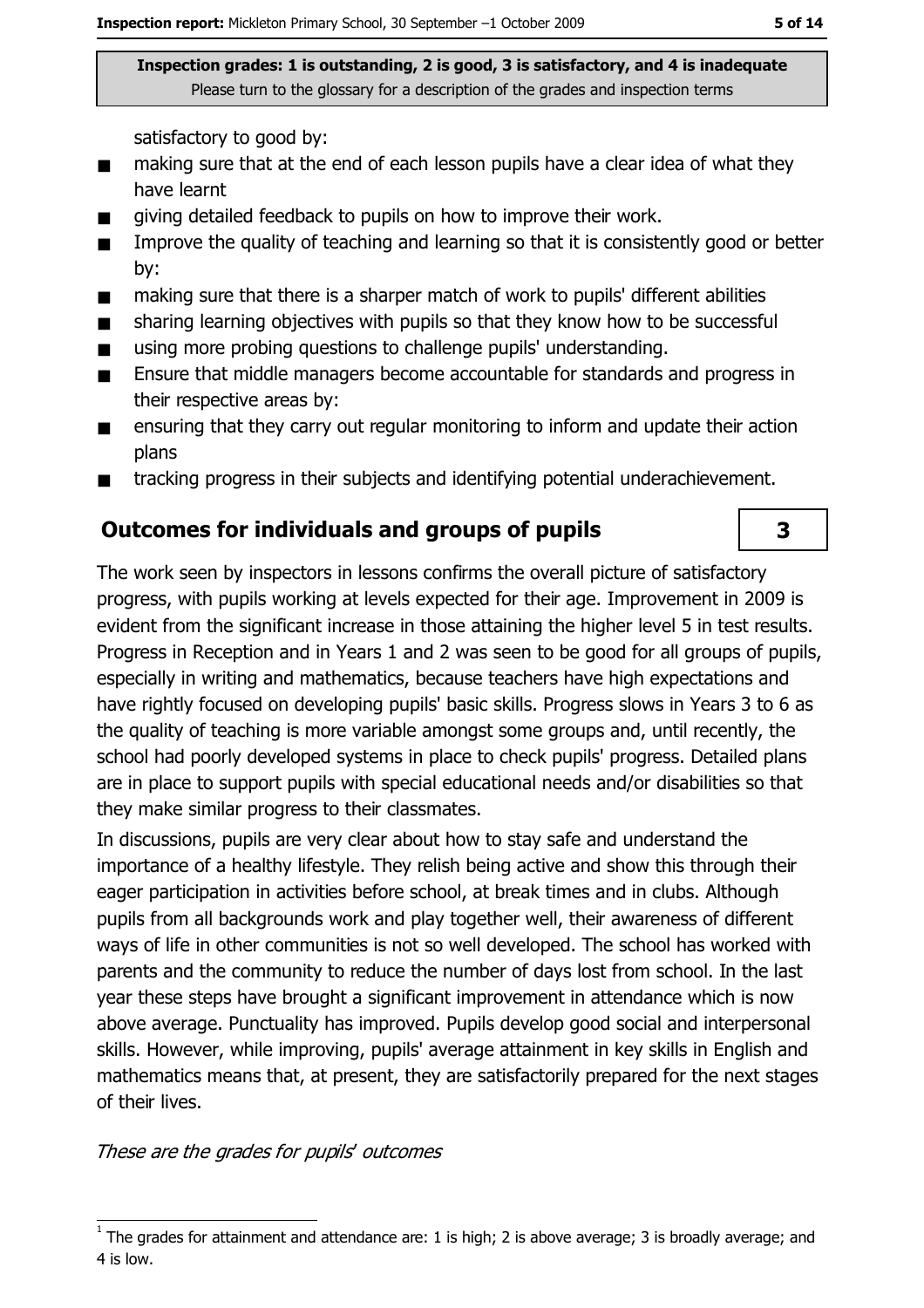| Pupils' achievement and the extent to which they enjoy their learning                                                     |               |
|---------------------------------------------------------------------------------------------------------------------------|---------------|
| Taking into account:<br>Pupils' attainment <sup>1</sup>                                                                   | 3             |
| The quality of pupils' learning and their progress                                                                        | 3             |
| The quality of learning for pupils with special educational needs and/or<br>disabilities and their progress               | 3             |
| The extent to which pupils feel safe                                                                                      |               |
| <b>Pupils' behaviour</b>                                                                                                  |               |
| The extent to which pupils adopt healthy lifestyles                                                                       |               |
| The extent to which pupils contribute to the school and wider community                                                   |               |
| The extent to which pupils develop workplace and other skills that will<br>contribute to their future economic well-being | 3             |
| Taking into account:<br>Pupils' attendance <sup>1</sup>                                                                   | $\mathcal{P}$ |
| The extent of pupils' spiritual, moral, social and cultural development                                                   |               |

#### How effective is the provision?

The quality of teaching and learning in all lessons seen was at least satisfactory, and in just over a half it was good or better. Teachers enjoy very warm relationships with pupils and manage behaviour very positively. Where teaching is good, the pace of learning is vigorous, work is well planned to meet the different needs within the class and teaching assistants are well deployed to support this. In a particularly effective numeracy lesson in Key Stage 2, all groups of pupils made good progress because of the teacher's very high expectations and her searching questions which prompted all to think. However, weaknesses in some teaching, particularly in parts of Key Stage 2, are restricting pupils' progress. Teachers do not consistently use their good subject knowledge to direct questions at pupils to probe and challenge their understanding. The objectives of the lesson are not always shared well to ensure that pupils understand what they are meant to be learning. At times there is insufficient planning for the different ability groups within the class. Expectations for some pupils are not matched well enough to their ability level, and so their progress slows.

Assessment procedures to check pupils' progress have improved recently. Consequently, teachers are now more aware of the progress different groups of pupils are making, including those who need to make up lost ground. However, some pupils are still unclear of the precise steps they need to take to make the improvements needed to reach their targets. Pupils are at an early stage of evaluating their own progress towards these targets.

The curriculum enables pupils to make steady progress in developing basic skills. The school is developing themed and topic approaches at Key Stage 2 which are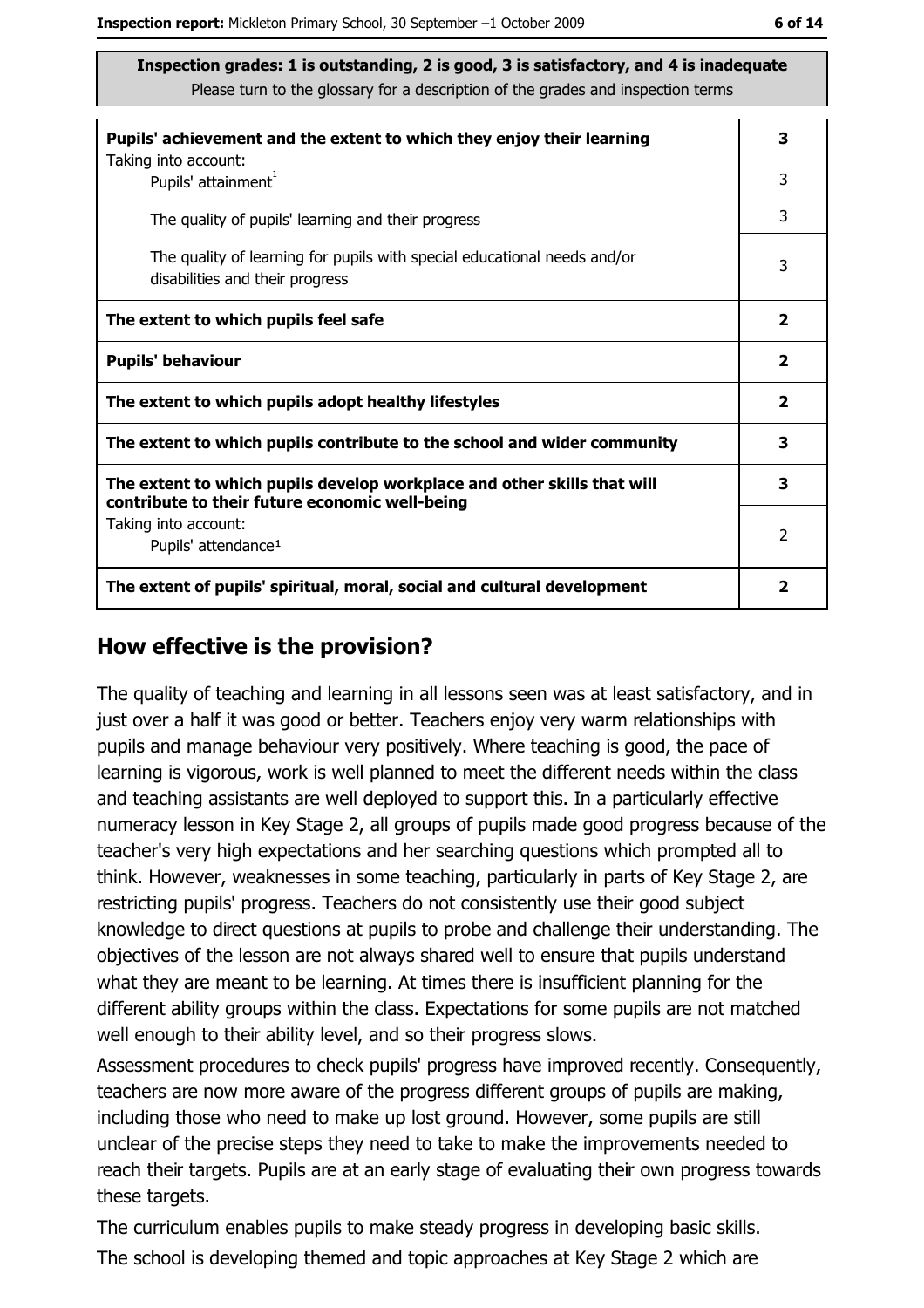beginning to increase the variety and diversity of the curriculum and so offer more challenge, especially to more able pupils, to accelerate progress in all subjects. However, the good enrichment opportunities planned in the curriculum contribute well to the development of creativity and individuality through art, sport and music. A wide range of well-attended extra-curricular activities do much to reinforce pupils' enjoyment and confidence.

Pupils are well supported as the staff know each learner as an individual and are responsive to personal needs. Parents view this aspect of the school's work very positively. The school's strong emphasis on promoting pupils' emotional well-being results in them feeling safe, secure and well looked after. In the words of Year 5 and 6 pupils, 'We are a big team... one happy family who enjoy being together.'

These are the grades for the quality of provision

| The quality of teaching                                                                                    | 3 |
|------------------------------------------------------------------------------------------------------------|---|
| Taking into account:<br>The use of assessment to support learning                                          |   |
| The extent to which the curriculum meets pupils' needs, including, where<br>relevant, through partnerships |   |
| The effectiveness of care, guidance and support                                                            |   |

#### How effective are leadership and management?

Since her appointment in January 2009, the effective headteacher has embarked on a mission to take the school from satisfactory to good by setting a precise path for improvement. This is based on accurate and constructive self-evaluation and embedding initiatives which have begun to make a positive difference to pupils' achievement and standards, particularly at Key Stage 2. The headteacher works tenaciously to improve all pupils' educational opportunities and communicates her high expectations persuasively to staff. In this way, the school promotes equality for all pupils.

Middle leaders are eager to take real accountability for their respective areas but have too little responsibility for monitoring progress and the quality of teaching and learning, which is holding back improvements. The governing body gives good attention to the welfare of pupils and brings a wealth of relevant experience to its deliberations. Suitable safeguarding procedures are in place. Governors are growing into the role of critical friend by asking the searching questions necessary to hold the school sufficiently to account. All requirements regarding the safety and protection of children were fully in place at the time of the inspection. Pupils are actively involved in the local community and are encouraged to some extent to become involved in the wider community. They have links with others from different ethnic groups and cultures such as a primary school in Kenya. However, this aspect of the school's work is not yet well developed and so community cohesion is no more than satisfactory.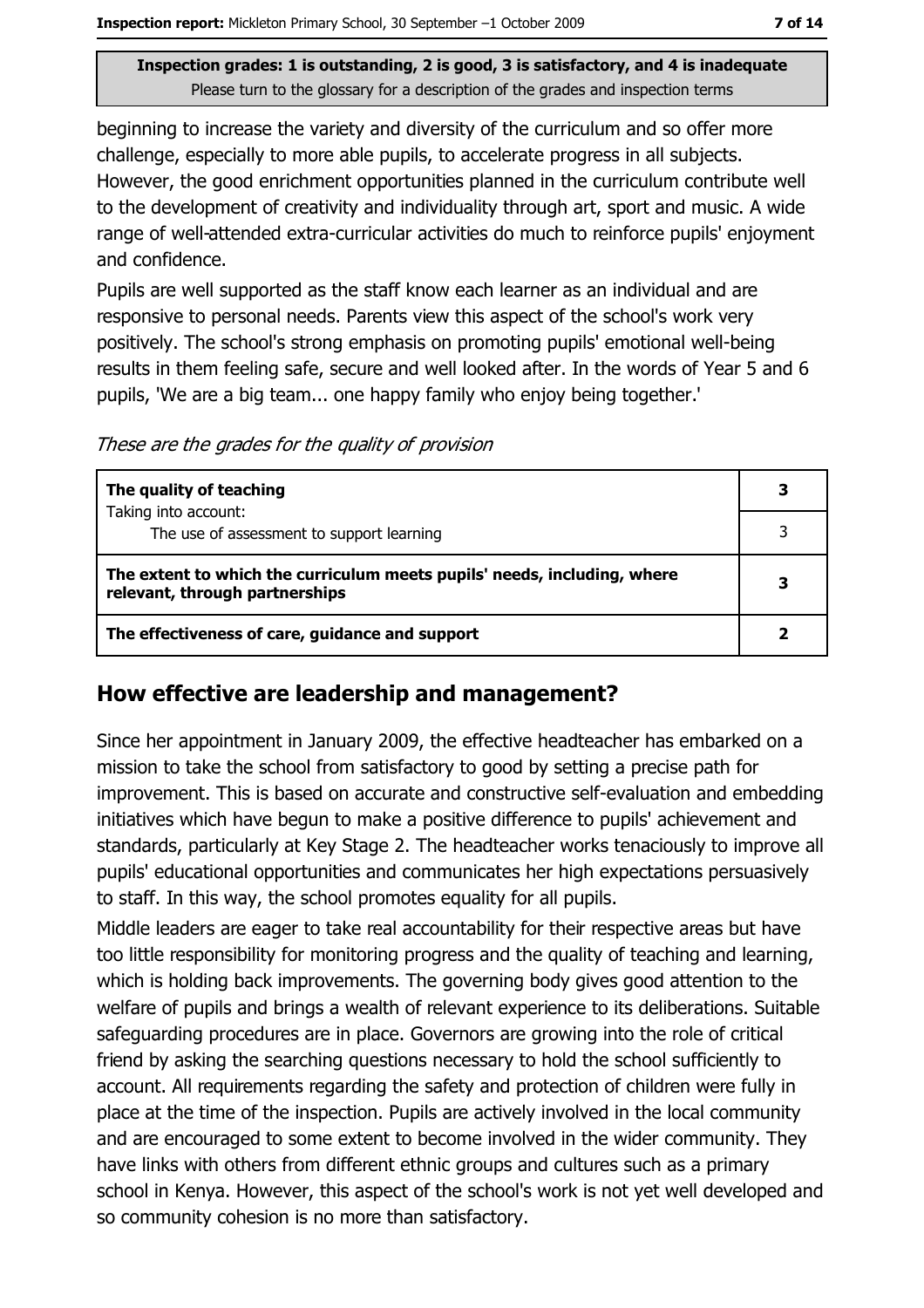These are the grades for leadership and management

| The effectiveness of leadership and management in embedding ambition and<br>driving improvement                                                                     |   |
|---------------------------------------------------------------------------------------------------------------------------------------------------------------------|---|
| Taking into account:<br>The leadership and management of teaching and learning                                                                                      | 3 |
| The effectiveness of the governing body in challenging and supporting the<br>school so that weaknesses are tackled decisively and statutory responsibilities<br>met | 3 |
| The effectiveness of the school's engagement with parents and carers                                                                                                | 3 |
| The effectiveness of partnerships in promoting learning and well-being                                                                                              | з |
| The effectiveness with which the school promotes equality of opportunity and<br>tackles discrimination                                                              | з |
| The effectiveness of safeguarding procedures                                                                                                                        | 3 |
| The effectiveness with which the school promotes community cohesion                                                                                                 | 3 |
| The effectiveness with which the school deploys resources to achieve<br>value for money                                                                             | з |

## **Early Years Foundation Stage**

Well-planned induction and good links with pre-school settings and parents help children to settle well. Parents are secure in the knowledge that the attention given to their children's welfare is given a very high priority and they are cared for outstandingly well.

Outstanding leadership is leading to highly effective teamwork which focuses well on meeting the children's needs through thorough home visits before they begin school. This ensures that children's needs are identified quickly and support targeted so that they start to make progress straight away. Leaders are fully aware of the strengths and areas they wish to develop. They have created a vibrant, stimulating learning situation both indoors and outside. Children join the Reception class with skills and abilities that are close to those expected of their age. The good progress they make in the Early Years Foundation Stage means that they begin Year 1 working securely within the early learning goals, and exceed them in communication and mathematical development. Occasionally opportunities are missed to develop children's mathematical skills in the outdoor area.

Children are helped to learn and develop well because:

- there is a very good balance between adult-led and child-initiated activities  $\blacksquare$
- all activities are very well planned, open-ended, exciting and varied  $\blacksquare$
- good planning leads to purposeful play and exploration both in and outdoors, such  $\blacksquare$ as investigating 'ooey gooey' foam following a rhyming story
- adults question children well, leading to them being very keen to contribute  $\blacksquare$
- relationships between adults and children are strong, warm and productive. Ŧ.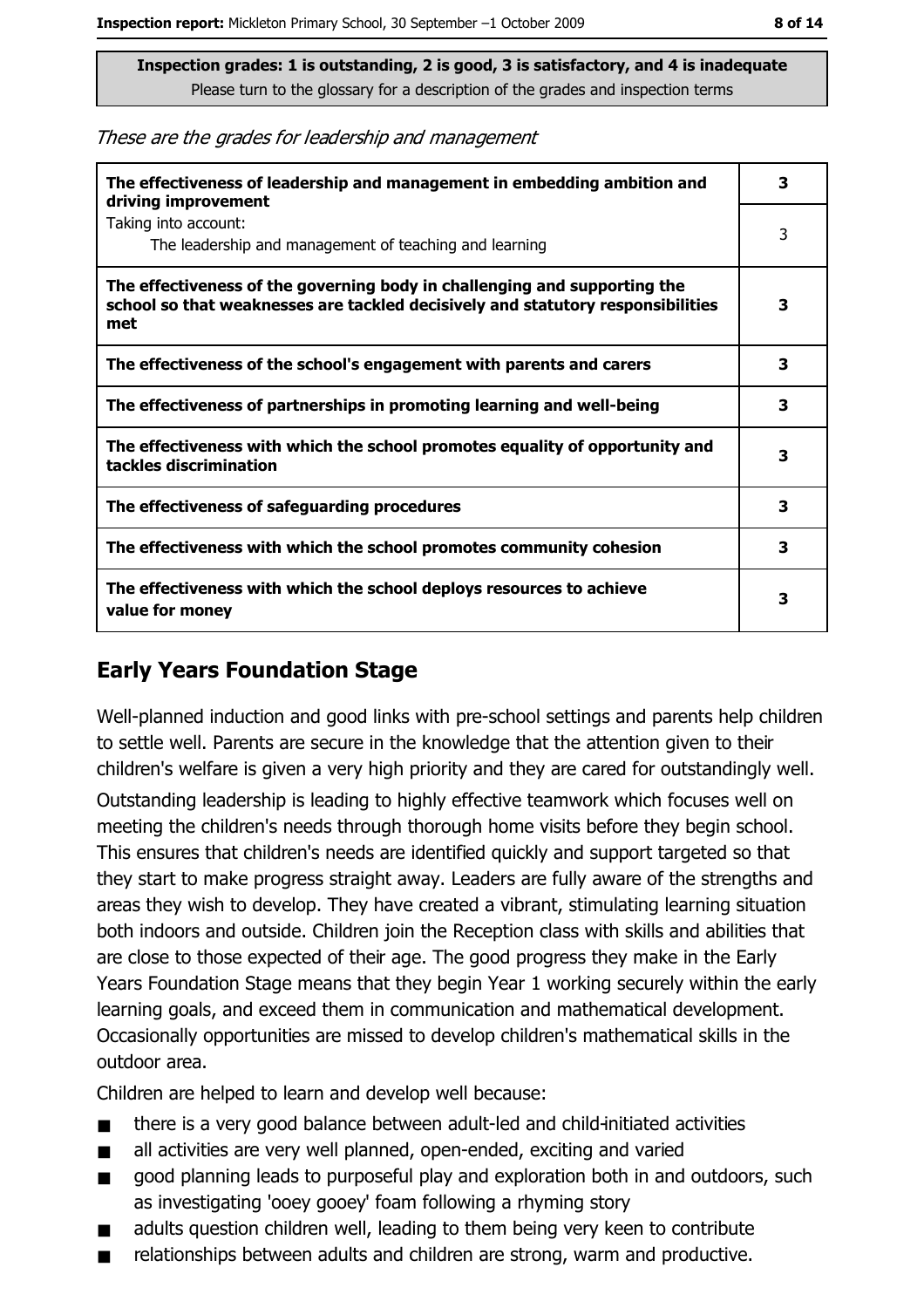| <b>Overall effectiveness of the Early Years Foundation Stage</b>                             |  |  |
|----------------------------------------------------------------------------------------------|--|--|
| Taking into account:<br>Outcomes for children in the Early Years Foundation Stage            |  |  |
| The quality of provision in the Early Years Foundation Stage                                 |  |  |
| The effectiveness of leadership and management of the Early Years<br><b>Foundation Stage</b> |  |  |

#### **Views of parents and carers**

The school and its headteacher clearly enjoy the confidence and support of those parents who returned the questionnaire. Almost all respondents felt that the school keeps pupils safe and helps them to maintain a healthy lifestyle. A number of individual comments reflected the good care, support and guidance given to pupils, particularly to those with special educational needs and/or disabilities. The inspectors agree with these views and also with concerns of a minority who felt their children were not making fast enough progress in Key Stage 2. A small minority of parents speak of concerns regarding a few incidents of inappropriate behaviour. However, inspectors found pupils' behaviour to be good overall and exemplary in most lessons.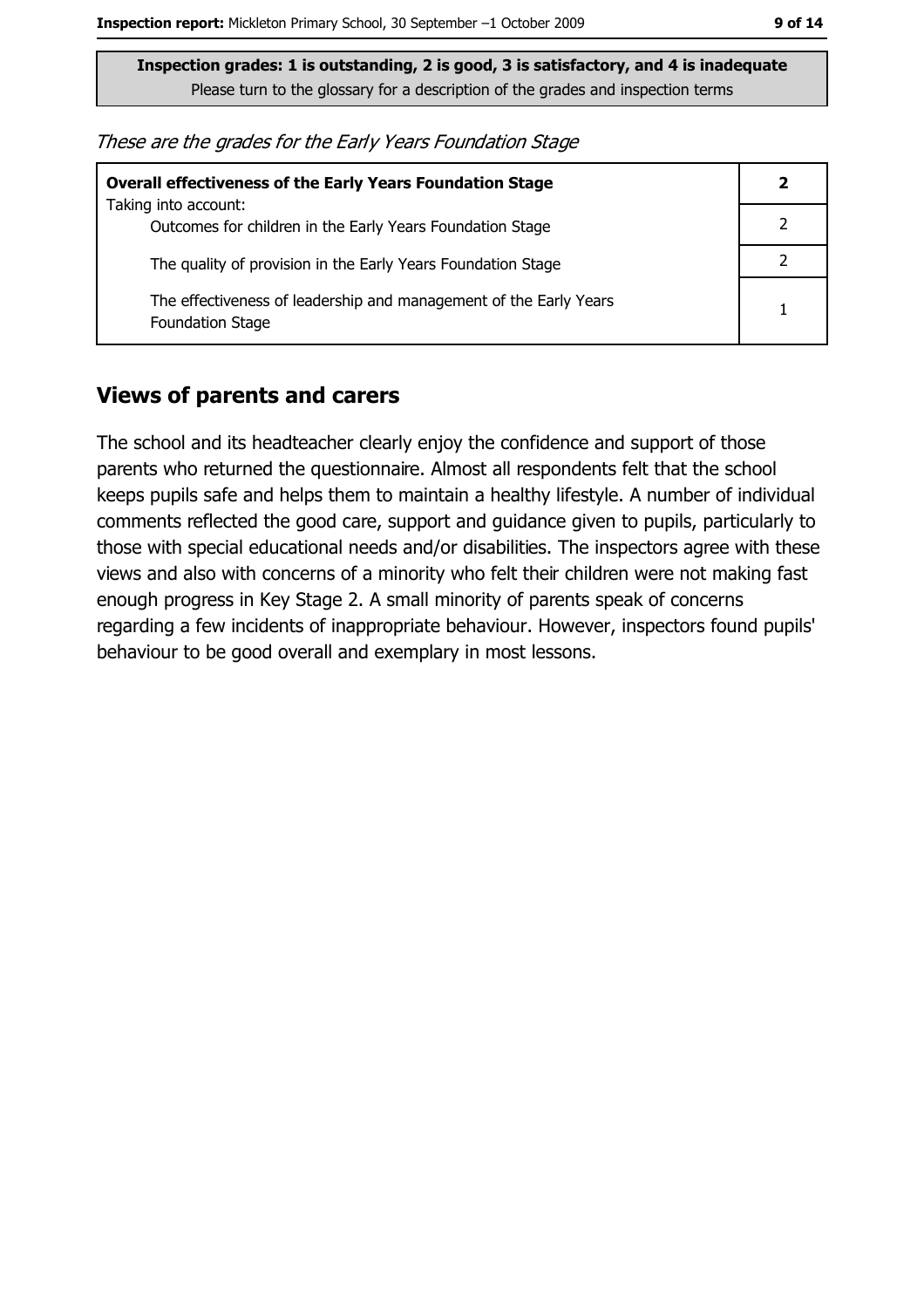#### Responses from parents and carers to Ofsted's questionnaire

Ofsted invited all the registered parents and carers of pupils registered at Mickleton Primary School to complete a questionnaire about their views of the school.

In the questionnaire, parents and carers were asked to record how strongly they agreed with 12 statements about the school.

The inspection team received 47 completed questionnaires by the end of the on-site inspection. In total, there are 86 pupils registered at the school.

| <b>Statements</b>                                                                                                                                                                                                                                       | <b>Strongly</b><br><b>Agree</b> |               | <b>Agree</b> |               | <b>Disagree</b> |                | <b>Strongly</b><br>disagree |               |
|---------------------------------------------------------------------------------------------------------------------------------------------------------------------------------------------------------------------------------------------------------|---------------------------------|---------------|--------------|---------------|-----------------|----------------|-----------------------------|---------------|
|                                                                                                                                                                                                                                                         | <b>Total</b>                    | $\frac{1}{2}$ | <b>Total</b> | $\frac{1}{2}$ | <b>Total</b>    | $\frac{0}{0}$  | <b>Total</b>                | $\frac{1}{2}$ |
| My child enjoys school                                                                                                                                                                                                                                  | 30                              | 65            | 15           | 33            | 0               | 0              | 0                           | 0             |
| The school keeps my child<br>safe                                                                                                                                                                                                                       | 29                              | 63            | 16           | 35            | $\mathbf 0$     | 0              | 0                           | $\mathbf 0$   |
| The school informs me<br>about my child's progress                                                                                                                                                                                                      | 22                              | 48            | 21           | 46            | 0               | 0              | $\mathbf{0}$                | 0             |
| My child is making enough<br>progress at this school                                                                                                                                                                                                    | 23                              | 50            | 19           | 41            | $\overline{4}$  | 9              | 0                           | 0             |
| The teaching is good at this<br>school                                                                                                                                                                                                                  | 22                              | 48            | 24           | 52            | 0               | 0              | 0                           | 0             |
| The school helps me to<br>support my child's learning                                                                                                                                                                                                   | 25                              | 54            | 19           | 41            | $\mathbf{1}$    | $\overline{2}$ | 0                           | $\mathbf 0$   |
| The school helps my child to<br>have a healthy lifestyle                                                                                                                                                                                                | 21                              | 46            | 25           | 54            | $\mathbf 0$     | 0              | 0                           | $\mathbf 0$   |
| The school makes sure that<br>my child is well prepared for<br>the future (for example<br>changing year group,<br>changing school, and for<br>children who are finishing<br>school, entering further or<br>higher education, or<br>entering employment) | 21                              | 46            | 22           | 48            | $\mathbf 0$     | 0              | $\mathbf 0$                 | $\mathbf 0$   |
| The school meets my child's<br>particular needs                                                                                                                                                                                                         | 19                              | 41            | 26           | 55            | $\mathbf{1}$    | 2              | 0                           | $\mathbf 0$   |
| The school deals effectively<br>with unacceptable behaviour                                                                                                                                                                                             | 16                              | 35            | 25           | 54            | 3               | 6              | 0                           | $\bf{0}$      |
| The school takes account of<br>my suggestions and<br>concerns                                                                                                                                                                                           | 15                              | 33            | 23           | 50            | $\mathbf{1}$    | $\overline{2}$ | 0                           | $\bf{0}$      |
| The school is led and<br>managed effectively                                                                                                                                                                                                            | 22                              | 48            | 19           | 41            | $\mathbf 0$     | $\mathbf 0$    | $\mathbf 0$                 | $\mathbf 0$   |
| Overall, I am happy with my<br>child's experience at this<br>school                                                                                                                                                                                     | 25                              | 54            | 20           | 43            | $\mathbf{1}$    | $\overline{2}$ | 0                           | $\mathbf 0$   |

The table above summarises the responses that parents and carers made to each statement. The percentages indicate the proportion of parents and carers giving that response out of the total number of completed questionnaires. Where one or more parents and carers chose not to answer a particular question, the percentages will not add up to 100%.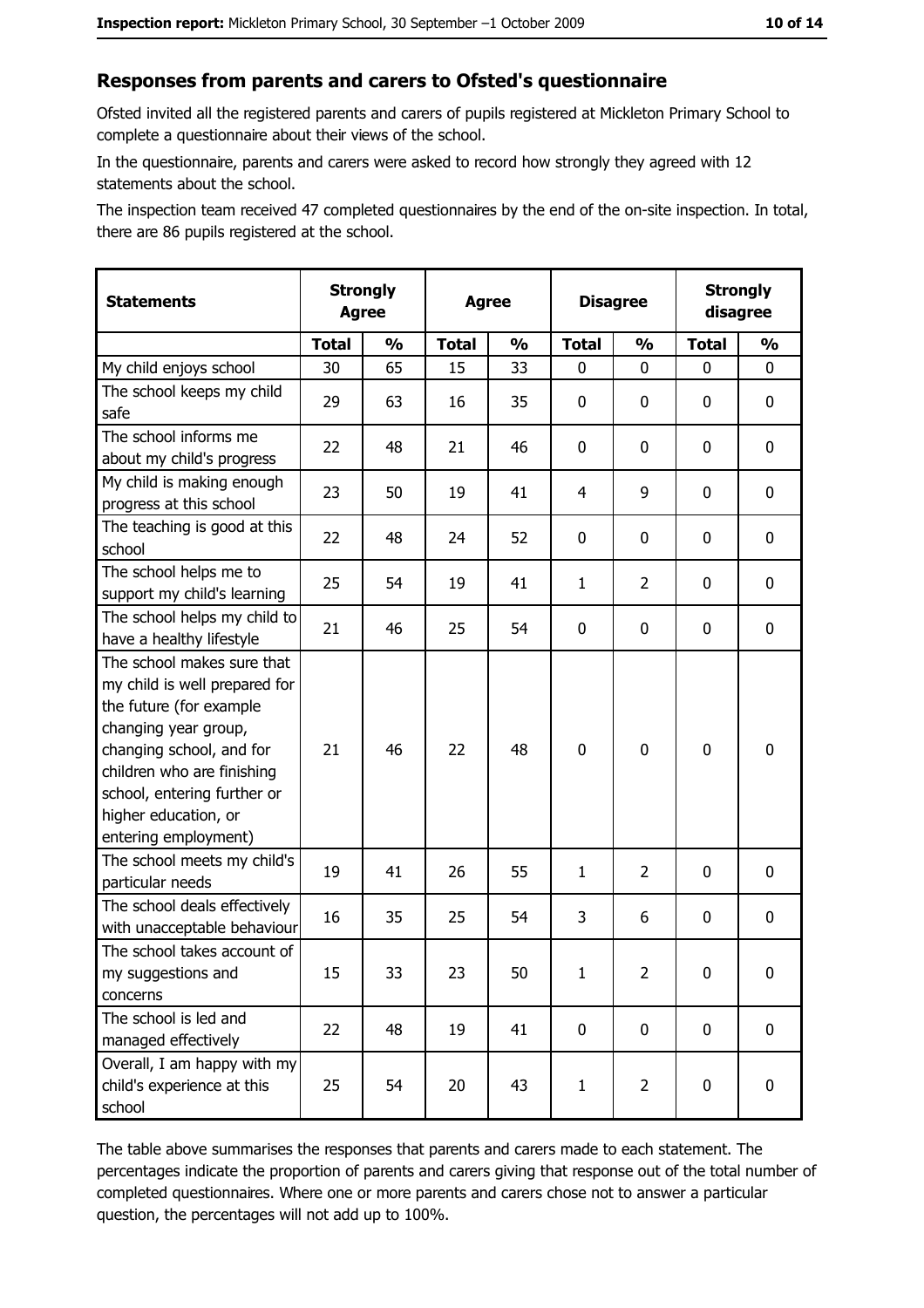# Glossary

| Grade   | <b>Judgement</b> | <b>Description</b>                                                                                                                                                                                                               |  |
|---------|------------------|----------------------------------------------------------------------------------------------------------------------------------------------------------------------------------------------------------------------------------|--|
| Grade 1 | Outstanding      | These features are highly effective. An oustanding<br>school provides exceptionally well for its pupils' needs.                                                                                                                  |  |
| Grade 2 | Good             | These are very positive features of a school. A school<br>that is good is serving its pupils well.                                                                                                                               |  |
| Grade 3 | Satisfactory     | These features are of reasonable quality. A satisfactory<br>school is providing adequately for its pupils.                                                                                                                       |  |
| Grade 4 | Inadequate       | These features are not of an acceptable standard. An<br>inadequate school needs to make significant<br>improvement in order to meet the needs of its pupils.<br>Ofsted inspectors will make further visits until it<br>improves. |  |

## What inspection judgements mean

## Overall effectiveness of schools inspected between September 2007 and July 2008

|                       | Overall effectiveness judgement (percentage of<br>schools) |      |                     |                   |
|-----------------------|------------------------------------------------------------|------|---------------------|-------------------|
| <b>Type of school</b> | <b>Outstanding</b>                                         | Good | <b>Satisfactory</b> | <b>Inadequate</b> |
| Nursery schools       | 39                                                         | 58   | 3                   | 0                 |
| Primary schools       | 13                                                         | 50   | 33                  | 4                 |
| Secondary schools     | 17                                                         | 40   | 34                  | 9                 |
| Sixth forms           | 18                                                         | 43   | 37                  | $\overline{2}$    |
| Special schools       | 26                                                         | 54   | 18                  | $\overline{2}$    |
| Pupil referral units  | 7                                                          | 55   | 30                  | 7                 |
| All schools           | 15                                                         | 49   | 32                  | 5                 |

New school inspection arrangements were introduced on 1 September 2009. This means that inspectors now make some additional judgements that were not made previously.

The data in the table above were reported in The Annual Report of Her Majesty's Chief Inspector of Education, Children's Services and Skills 2007/08.

Percentages are rounded and do not always add exactly to 100. Secondary school figures include those that have sixth forms, and sixth form figures include only the data specifically for sixth form inspection judgements.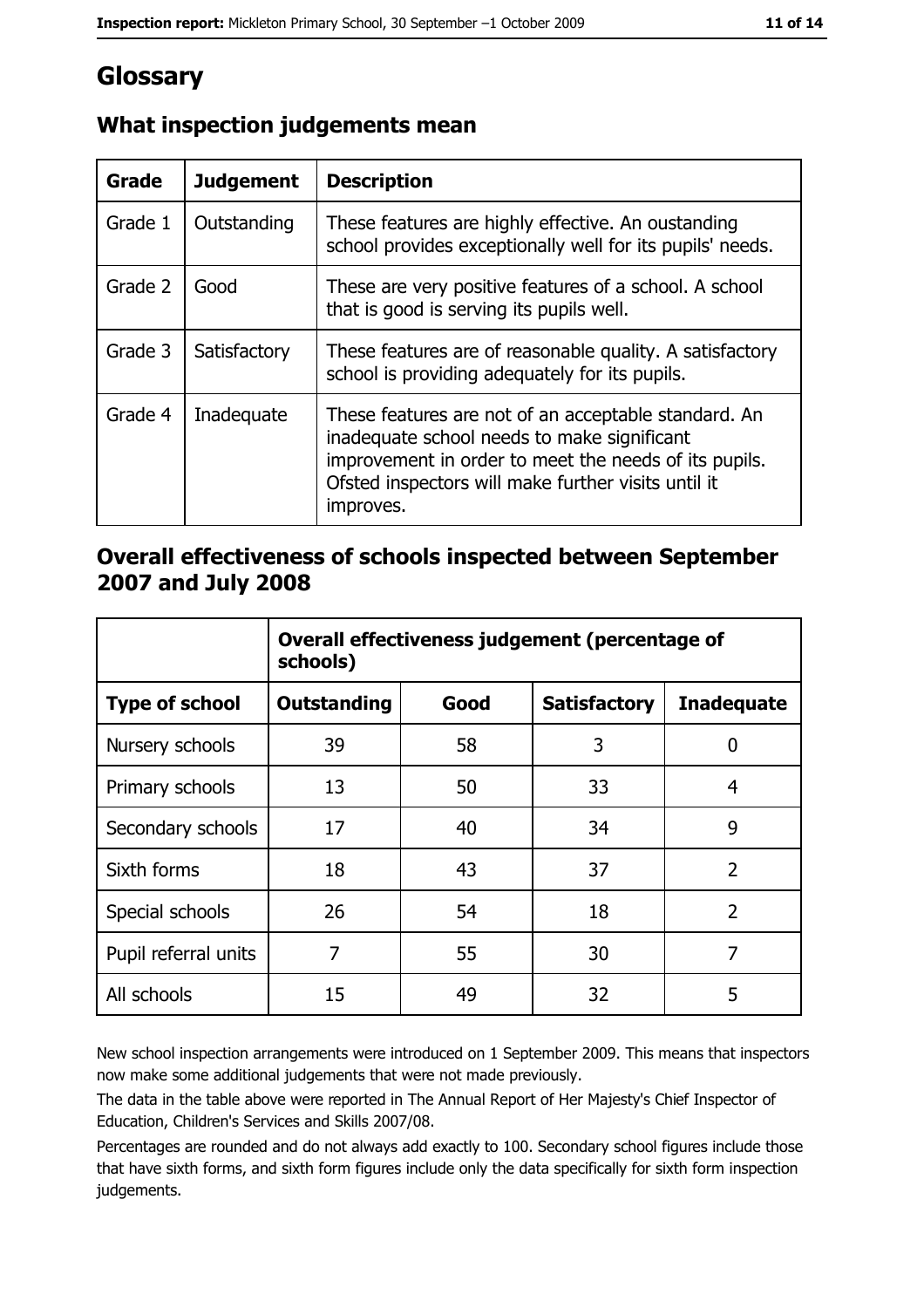## **Common terminology used by inspectors**

| Achievement:                  | the progress and success of a pupil in<br>their learning, development or training.                                                                                                                                                                                                                           |
|-------------------------------|--------------------------------------------------------------------------------------------------------------------------------------------------------------------------------------------------------------------------------------------------------------------------------------------------------------|
| Attainment:                   | the standard of the pupils' work shown by<br>test and examination results and in<br>lessons.                                                                                                                                                                                                                 |
| Capacity to improve:          | the proven ability of the school to<br>continue improving. Inspectors base this<br>judgement on what the school has<br>accomplished so far and on the quality of<br>its systems to maintain improvement.                                                                                                     |
| Leadership and management:    | the contribution of all the staff with<br>responsibilities, not just the headteacher,<br>to identifying priorities, directing and<br>motivating staff and running the school.                                                                                                                                |
| Learning:                     | how well pupils acquire knowledge,<br>develop their understanding, learn and<br>practise skills and are developing their<br>competence as learners.                                                                                                                                                          |
| <b>Overall effectiveness:</b> | inspectors form a judgement on a school's<br>overall effectiveness based on the findings<br>from their inspection of the school. The<br>following judgements, in particular,<br>influence what the overall effectiveness<br>judgement will be.                                                               |
|                               | The school's capacity for sustained<br>improvement.<br>Outcomes for individuals and groups<br>of pupils.<br>The quality of teaching.<br>The extent to which the curriculum<br>meets pupil's needs, including where<br>relevant, through partnerships.<br>The effectiveness of care, guidance<br>and support. |
| Progress:                     | the rate at which pupils are learning in<br>lessons and over longer periods of time. It<br>is often measured by comparing the<br>pupils' attainment at the end of a key<br>stage with their attainment when they<br>started.                                                                                 |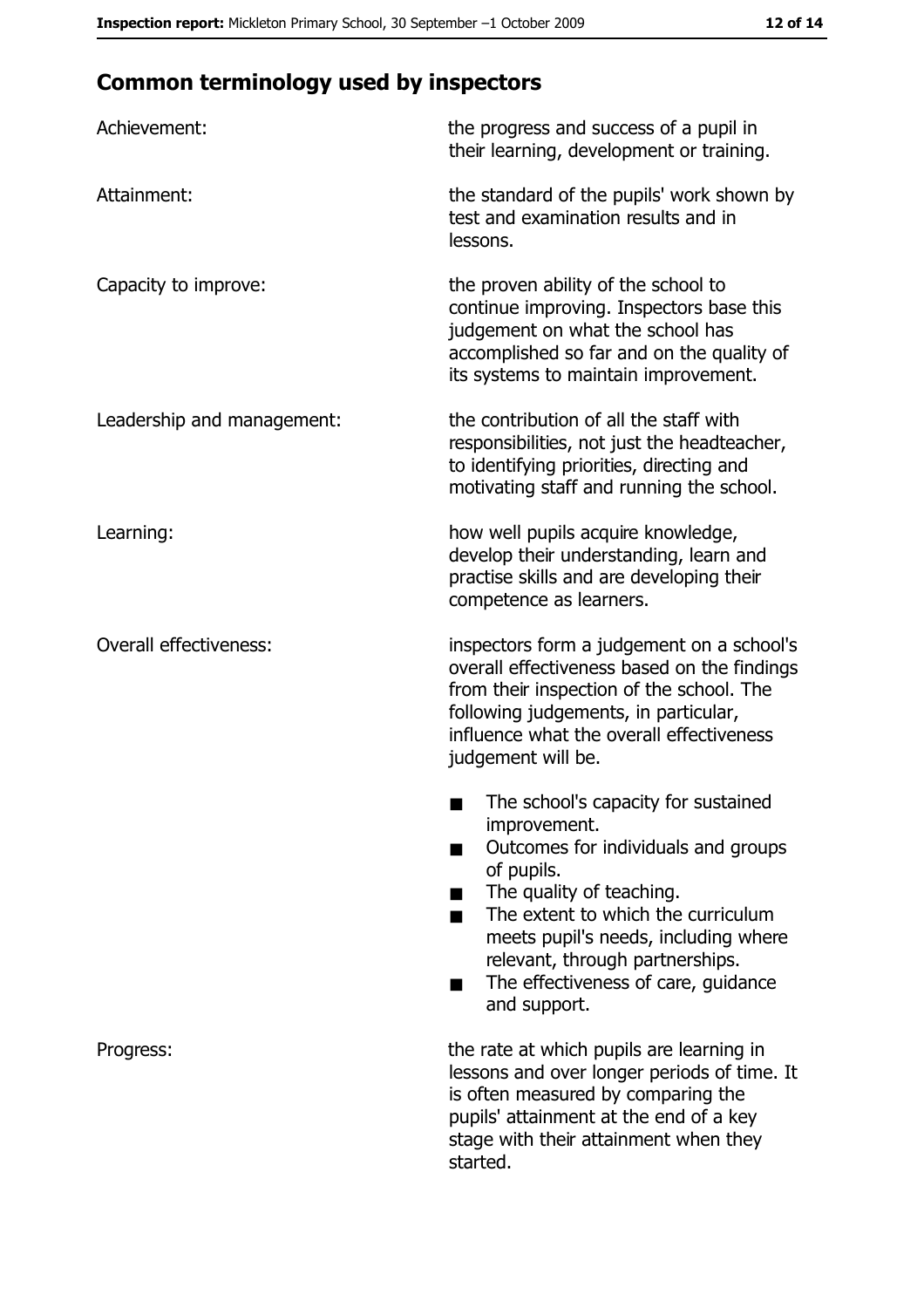This letter is provided for the school, parents and carers to share with their children. It describes Ofsted's main findings from the inspection of their school.



#### 2 October 2009

**Dear Pupils** 

Inspection of Mickleton Primary School, Chipping Campden GL55 6SJ

Thank you for the warm welcome you gave us on our recent visit to your school. We judged that your school is satisfactory. This means that we found good things in the school but also some things that need improving. You make satisfactory progress in your work and reach average standards by the time you leave.

These are the good things that we found out about your school.

- All staff care for you well and encourage you to do your best. As a result, you feel  $\blacksquare$ safe in school and you feel that there is someone to help you if you have concerns.
- $\blacksquare$ Your behaviour is good. You learn and play together well.
- You have learnt a great deal about how to be healthy and it was good to see you  $\blacksquare$ putting it in to practice at break and lunchtimes.
- $\blacksquare$ Your school and its grounds are lively and stimulating places, which help you in vour learning.
- You told us how you enjoy lessons where you are active and learning with others  $\blacksquare$ and we saw many of you doing this.

We have asked the school to do the following to make it even better for you.

- Make sure that far more of you make faster progress as you move through Years 3  $\blacksquare$ to 6 by making sure that you all know just the right things to do to reach your targets.
- Ensure that all of your lessons are as good as the best by making sure that when  $\blacksquare$ teachers plan work for you, it is not too easy nor too hard, but just right for you.
- Make sure that teachers that are responsible for subjects, check on how well you are taught and how well you are doing.

Mrs Geary, the staff and the governors want the school to continue to improve. You can help too by making sure you work hard all the time and always do your best.

Yours faithfully

Michael Merchant

Lead inspector